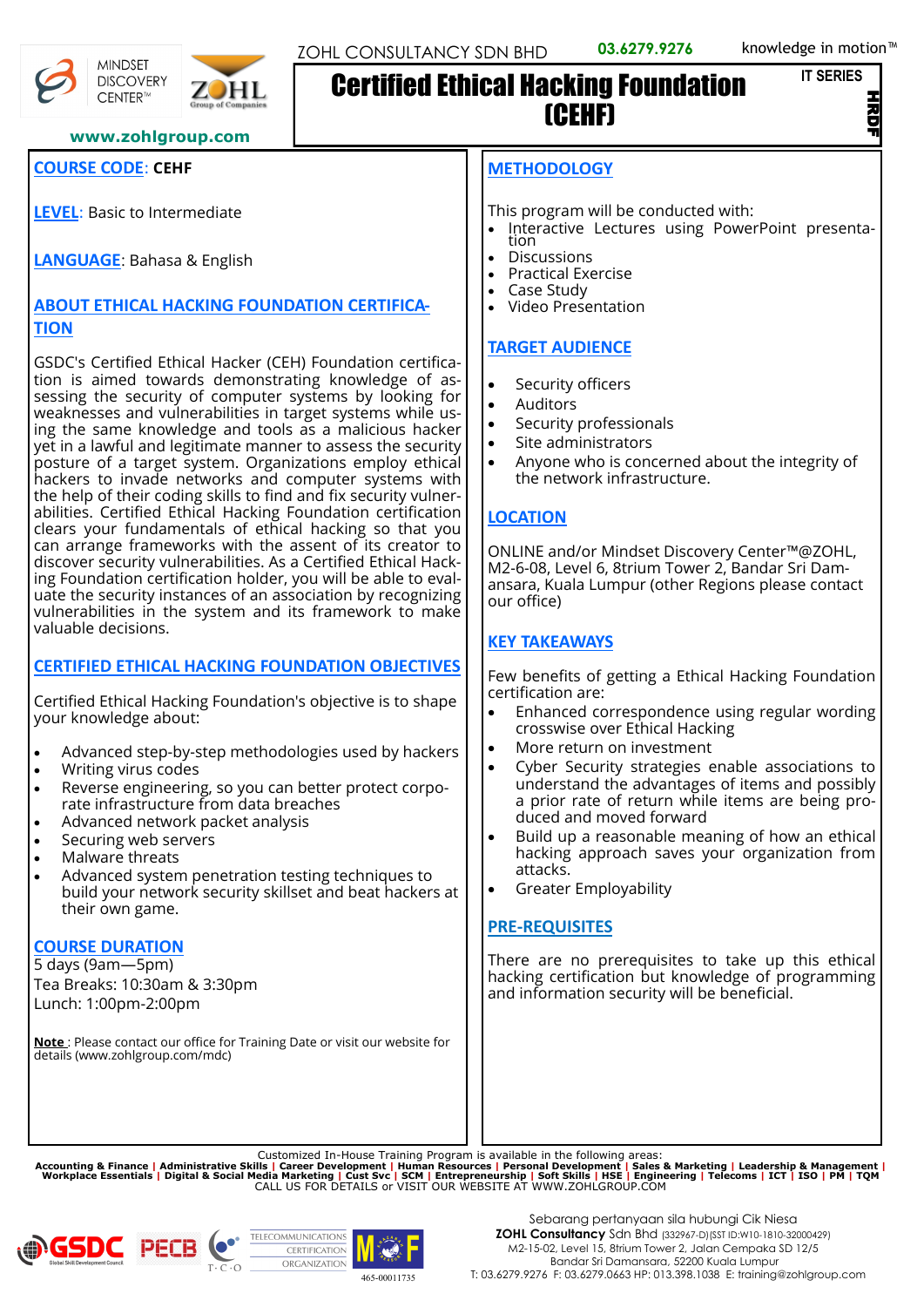```
IT SERIES
```
Z

#### **www.zohlgroup.com**

#### **COURSE CONTENT**

#### **Module 1. Introduction to Ethical Hacking**

- Hacking Ethics
- Legal implications of hacking.
- Types of hackers
- Basic Principles
- White and black box test
- Phases in the hacking process

#### **Module 2. Network Sniffing**

- Tools for Network Sniffing
- **Extracting Information**
- Function of HTTP headers
- Extract information from HTTP headers

## **Module 3. Hacking Wireless Networks**

- Aircrack-NG
- Airodump-NG
- Functions of tools within Aircrack.
- ESSID & BSSID means
- **Module 4. System Penetration**
- Intel Gathering
- Information on a target online
- Information on a target within a network
- Software Tools (Nmap, Metasploit)
- Can scan a target
- How to combine tools
- Fingerprinting and Vulnerabilities
- How to find vulnerabilities based on scanning results
- Banual fingerprinting
- Exploitation and Post Exploitation
- Vulnerability with Metasploit
- System information after exploitation

## **Module 5. Dimensionality Reduction**

- Database Attacks
- Test for SQLi vulnerabilities
- Extracting data with SQLi
- CONCAT, LOAD FILE, UNION, SELECT,
- @version, ORDER BY, LIMIT
- Client Side Attacks
- Create an XSS PoC (Proof of Concept)
- Basics of session hijacking i/c/w XSS
- Basic XSS filters
- Server Side Attacks
- RFI
- PHP shells such as r57 and c99
- Bind & Back connect shells

#### **Question & Answer Session**

#### **Examination**

- Ensure that you have filled up the basic details.
- This exam consists of 40 multiple-choice questions. • Candidates need to score a minimum of 65% of the
- total marks (i.e. 26 out of 40) to pass this examination.
- The total duration of this examination is 90 minutes.
- Candidate should Tick against only one correct answer in Multiple Choice Questions.
- There is no negative marking system applicable to this examination.
- In case the participant does not score passing % then they will be granted a 2nd attempt at no additional cost. Re-examination can be taken up to 30 days from the date of the 1st exam attempt.

## **End of Program House-Keeping**

- Program De-Briefing
- Feedback Questionnaire
- Closing Ceremony

Note: Course Content subject to further review

#### **COURSE FEE**

**RM4,240** per person incl. 6% SST

(Fee inclusive of Course Material, Attendance Certificate, Professional Certificate, Exam Fees and Meals)

## **CERTIFICATE**

Participants will be issued a Certificate of Attendance/



Accomplishment upon successful completion of this training program. Full attendance is a pre-requisite.

In addition, a **Professional Certificate** from **GSDC** will also be awarded to those who pass the Exam.

## **WHY GSDC CERTIFICATION?**

The Global Skill Development Council (GSDC) is an independent, vendor-neutral, international credentialing and certification organization for the emerging technologies:

- Advisory board members and SMEs are from around the world, drawn from different specializations.
- Supported by the world's most esteemed thought leaders from Yale, MIT, Stanford, Wharton, and Harvard.
- Hub of Trending Technologies and framework certifications.
- Content curated by Industry's best Subject matter

Customized In-House Training Program is available in the following areas:<br>Accounting & Finance | Administrative Skills | Career Development | Human Resources | Personal Development | Sales & Marketing | Leadership & Manag





**MINDSET DISCOVERY** CENTER™



# Certified Ethical Hacking Foundation (CEHF)